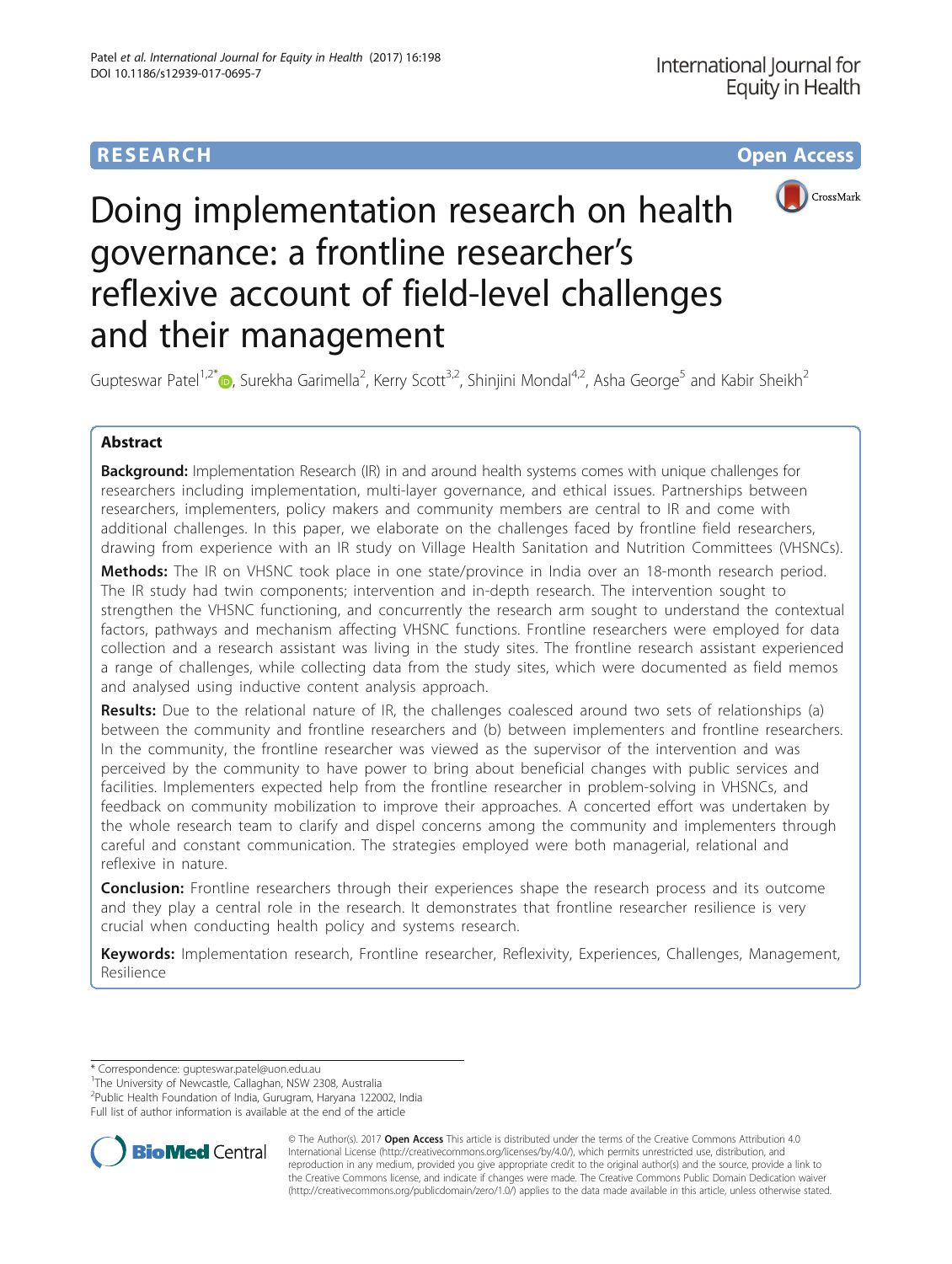## Background

Implementation research (IR) is a growing field of inquiry within the broader terrain of health policy and systems research (HPSR) that seeks to better our understanding of how decisions about health policies, programmes, and practices are made [\[1](#page-8-0)]. It does so by examining the process of health policy and program implementation in real-world contexts. Implementation is the process of carrying a plan into outcome; in health research these plans take the form of policies or programs [[1](#page-8-0)]. The IR canvas includes different aspects of implementation, such as contextual factors and the implementation processes themselves, the results of implementation, and how to promote a program's large-scale use and sustainability. The intent of IR is to understand what, why, and how interventions work in real word settings and to test approaches to improve them [[1\]](#page-8-0). IR contends with a range of challenges, including ethical issues [[2\]](#page-8-0), determining how best to account for contextual features when evaluating implementation outcomes [[3\]](#page-8-0), multi-layer problems of implementation, which are attributed to the fact that several layers of government are often involved in policy processes [\[4](#page-8-0), [5](#page-8-0)] and drawing policy-relevant conclusions from research using few cases with many variables [[5, 6\]](#page-8-0).

Partnerships between researchers, implementers, policy makers and community members are central to IR. For example, researchers can collaborate with community members to identify neglected local issues, uncovering shortfalls in health systems performance, and leading to increased accountability of healthcare organisations [[1](#page-8-0)]. The collaborative and flexible nature of IR, and the frequent use of qualitative methods in this field demands extensive researcher reflexivity. Although, reflexivity should be an integral element of research sensibility and a key component of methodological rigour, it is more common in social science disciplines than public health [[7](#page-8-0), [8](#page-8-0)]. There are extensive philosophical interrogations and reflections on what reflexivity is and why it is important. At a very simple level it involves reflecting on the approach through which research is carried out and understanding how the process influences the outcome [[9](#page-8-0)]. It also involves reflecting on the research process using approaches that demonstrate self-consciousness and consideration of the researcher's presence, role, and impact. Hence, reflexivity involves components of acknowledgment and identification as well as critical evaluation [\[10\]](#page-8-0).

In this paper, we share the experiences and challenges faced by frontline researchers (research assistant's is the first author of this paper) at the field level, who were involved in an 18 month IR study of a governance intervention, specifically, the establishment of Village Health Sanitation and Nutrition Committees (VHSNCs) in India. This intervention component, which involved the implementation of VHSNC guidelines, and was implemented by a non-governmental organization (NGO), was accompanied by a parallel research component understanding the processes influencing the intervention's implementation. The research component was conducted by an independent research team, including a frontline research assistant responsible for coordinating data collection at the field level. Reflexive practice was central to the functioning of the research team and allowed for constant feedback and improvisation at the field level. Memos written by the research assistant were a practical way to document and deal with challenges on a daily basis, allowing reflection at various levels of the team.

In HPSR processes generally, including IR, one of the least understood spaces is the interaction between frontline research assistants and the people they interact with at the data collection sites, and how that can influence research process and the data that is collected. It is important to understand those interactions because the field level researchers are the key mediators of any research study for the people at the field level [\[11](#page-8-0)]. Despite the important role that frontline workers play [[12\]](#page-9-0) there is not much available in the form of studies or reflections about these workers and the challenges that they face, especially in the field of IR and HPSR [\[11](#page-8-0), [12](#page-9-0)]. It is much more common to find reflections and intellectual debates around this issue in social science disciplines, such as anthropology. For example, Gupta (2014), writes that the role of a research assistant is fundamental to configure the process and result of data collection [[13](#page-9-0)].

In this paper, we focus on the frontline research assistant's experiences related to the challenges faced during data collection for the research arm of this study, and discuss our management strategies to overcome these challenges in relation to frontline researchers' roles, perceived locus of power, and expectations from coresearch team members and other stakeholders. We also highlight the crucial importance of appropriate, flexible and responsive management strategies and practices in facilitating IR projects. While we recognise that everything cannot be planned in advance, it is important that in the planning stages of IR, possible field level challenges are taken into account and strategies put in place to guide responses to them.

### The implementation research study

This IR study took place in a rural area of northern India, within 250 kilometres of Delhi and had twin components happening concurrently: intervention and in-depth research. The intervention sought to strengthen the functioning of VHSNCs through contracting a local NGO to implement a government-designed VHSNC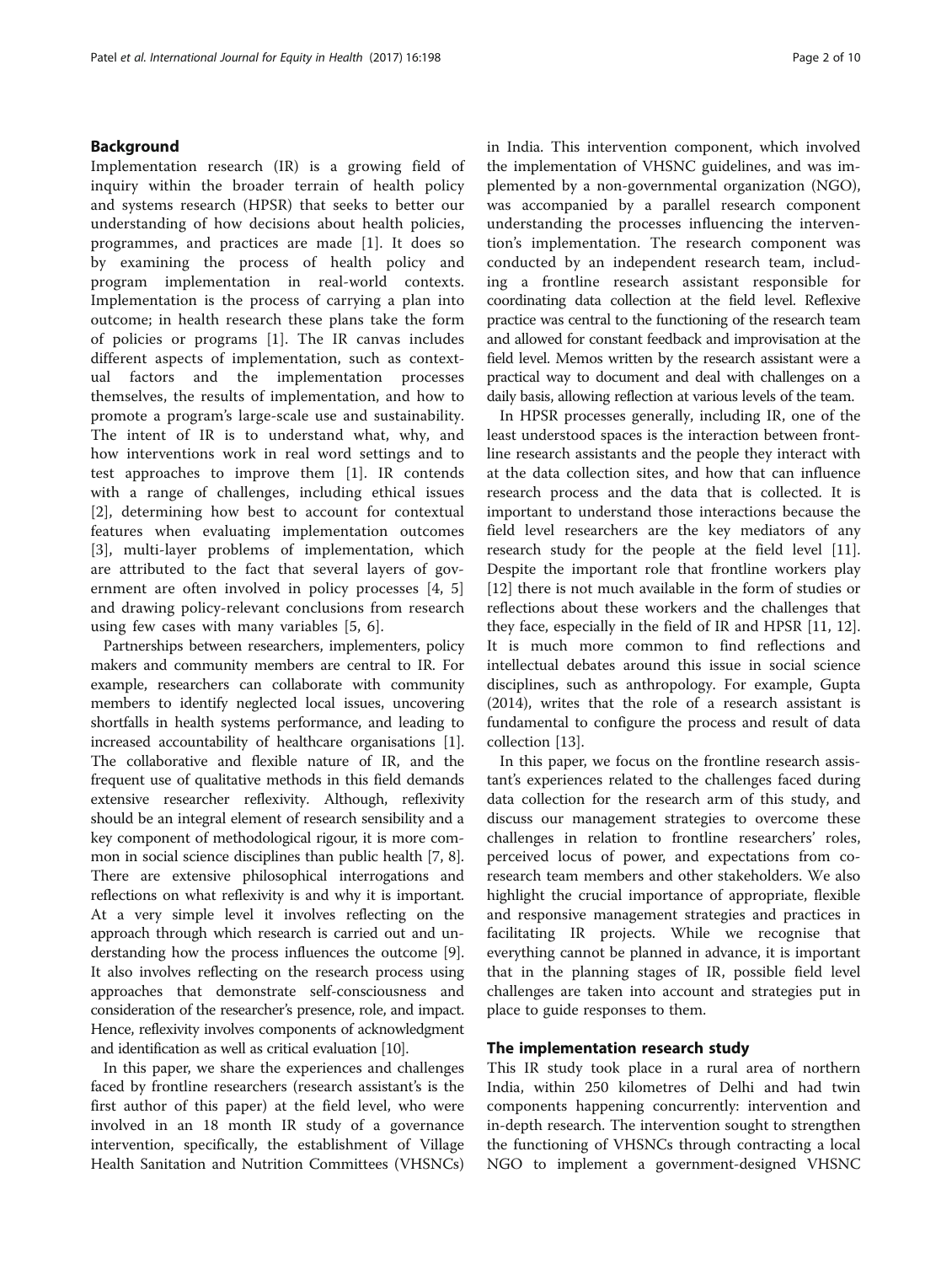support package. The support package involved community mobilization to raise awareness of the VHSNC and to invite people to join, forming or expanding VHSNCs to include at least 1 members from a range of social groups (caste and religious) and women and men from these groups as well from the local health system. The mobilisation was followed by the training of the new VHSNC members, and then supporting VHSNC meetings and activities. The support package was implemented in 50 VHSNCs in 50 villages. The village residents were primarily farmers and migrant labourers, along with few households of government servants. Villages were connected through roadways and could be visited using mostly two-wheelers, since the roads were too poorly maintained for other vehicles. Government schools, Anganwadi centres (Peripheral facility for children's pre-school education and nutrition), and health facilities were severely understaffed and poorly maintained; most had no running water, and some had no electricity. The research component, meanwhile, sought to understand the contextual factors, pathways and mechanisms facilitating or hindering the intervention's implementation. It explored actor perspectives on VHSNC composition, processes, and functions, community embeddedness of the committees, and the activities taken up by VHSNCs in real world settings.

In-depth longitudinal qualitative research was conducted in four of the 50 intervention villages, which were selected purposively keeping in mind the characteristics of distance from the health centre and diversity of people living in the village in terms of caste and religion, and marginalisation. More specifically, the data were collected in three waves over the 18-month period. In total, 74 indepth interviews (IDIs) and 18 focus group discussions (FGDs) were conducted with VHSNC members, community non-VHSNC members, NGO staff, health system actors (health services administrators, Primary Health Centre (PHC) supervisors, ASHAs and ANMs) and community health and nutrition workers (called Anganwadi workers). Data collection also involved observations of 54 intervention processes and VHSNC activities consisting of monthly meetings, quarterly cluster level meetings, community mobilisation, VHSNC member training and NGO staff training.

## Implementation team

The intervention implementation team comprised seven NGO staff: three facilitators (one for each cluster), one senior manager, two assistant managers, and one project director. The three cluster facilitators were in their early 30s. One was a man with a postgraduate degree in social work, and two were women who had married into local families and resided with their in-laws. Both of the female cluster facilitators had completed their secondary education. The senior manager and two assistant managers were in their mid-40s. They had worked for eight to 15 years in the education and development sectors. The project director was in her 40s, and she had post-graduated in library science, law, and public administration. All implementation team members were employed by the NGO, and the three cluster facilitators were employed only for the VHSNC strengthening program. The NGO had an office in the small town within the intervention site and their head office was in the state's capital city. All the implementers except the project director were native to the local area; the project director was from another region of the state.

## Research team

The research team included members from several academic and non-governmental institutions; five members of this team (the principal investigator, coinvestigator, research coordinator, research associate and research assistant) visited the field on a regular basis. The research assistant lived in a small town in the research area during the study period and collected the majority of the data. The research associate and research coordinator visited the study sites regularly and held debriefing with the research assistant weekly, in which they reflected on the data collection processes and discussed emerging themes, logistics, and next steps.

## Methods

Qualitative research is a social process of negotiations starting from conceptualisation to entering, staying and exiting the research site [[14\]](#page-9-0). Field memos are widely recommended as a means of documenting contextual information as well as researchers' ideas, insights and experiences [[15\]](#page-9-0). Writing field memos are integral elements of qualitative research designs to facilitate preliminary coding, increase rigor and trustworthiness, provide context to inform data analysis and foster researcher reflexivity among other uses [[16](#page-9-0)–[19](#page-9-0)]. In general field memos remain of interest mainly to the research team and their content and insights are necessary for analysis of primary data and are rarely treated as data that can be analysed and shared in themselves [\[20](#page-9-0)–[24\]](#page-9-0).

#### Dataset and analysis for this paper

Over the 18-month period of the IR study, the frontline research assistant experienced a range of challenges while collecting the data from the study sites. These experiences were documented as field memos. A total of 39 memos were written during this period and have been analysed for this paper. These memos documented the experience of conducting longitudinal qualitative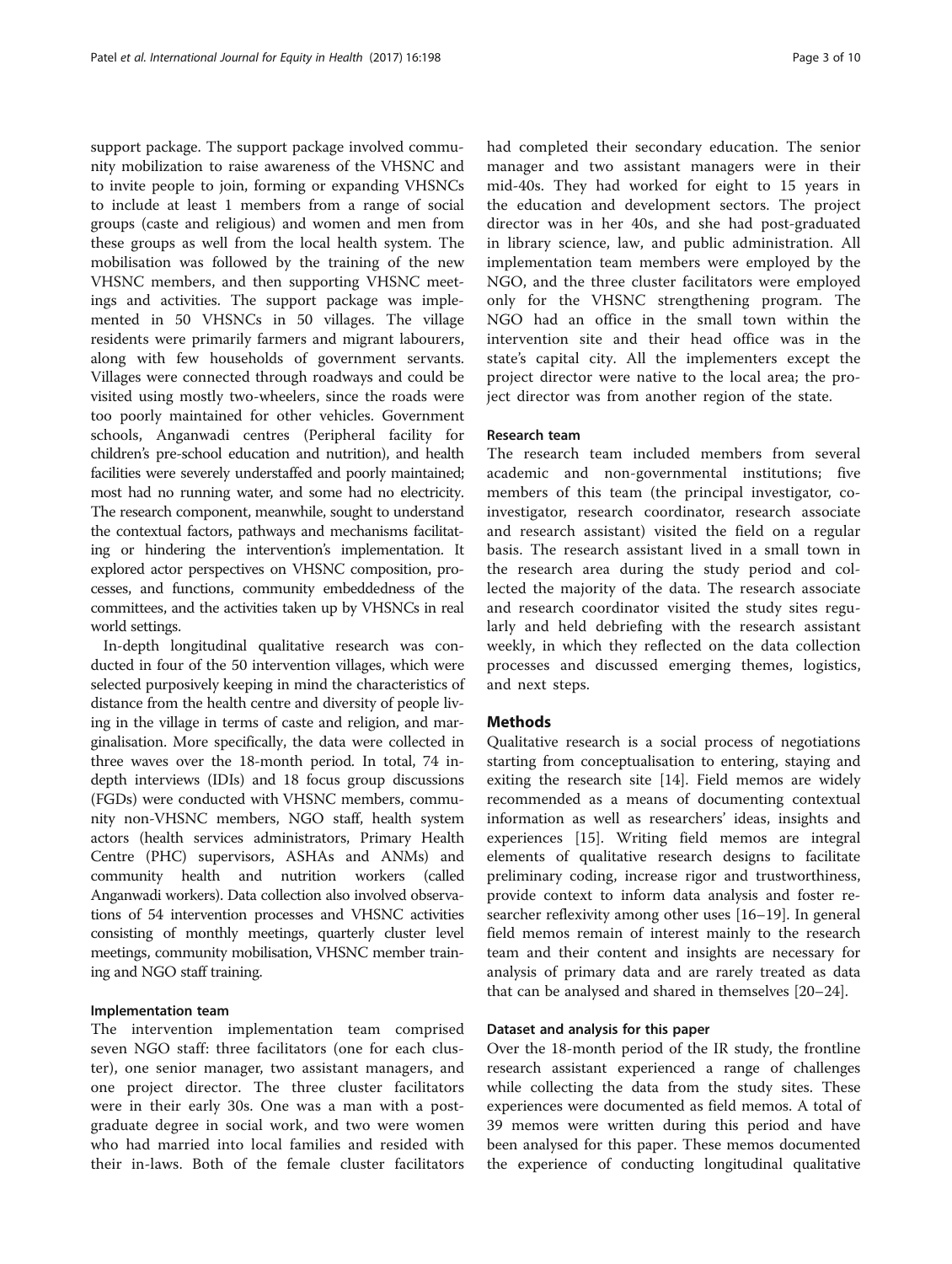implementation research, including questions from community members and the implementing NGO staff about the study and researchers.

An Inductive content analysis approach was used to analyse the field memos. Inductive content analysis is used when the aim is to describe a phenomenon and where there are no previous studies dealing with this phenomenon [\[25](#page-9-0)–[27](#page-9-0)]. This approach was adopted since very little is known regarding the interactions between frontline research assistants and communities where IR takes place.

The memos were read, re-read, interpreted and acted on for their meanings and the challenges and questions were derived directly from the memo texts. The stages of analysis are described in Fig. 1. The first stage of the analysis process involved the research assistant's (the first author of this paper) reading and re-reading the memos. Following which core challenges faced in the field by the research assistant and questions posed by different actors were identified. These challenges and questions were discussed with the research team and further discussions with the second author of this paper were held which allowed for further reflection on these experiences and questions. The next stage involved combining and indexing of related challenges and questions to form sub-themes. The sub-themes are identified by bringing together components or fragments of the challenges and questions. Through this process five sub themes were identified and discussed with the research team. In the final stage the five sub themes were indexed under two broad overarching themes (1) Relationship between frontline researchers and community members and (2) Relationship between frontline researchers and

the implementing non-government organization (NGO). A draft of the analysis presented in this paper was discussed with the team and with HPSR experts independent from the research team. A final further round of reflection among the research team took place and the manuscript was written. This process of combining internal, external and further internal reflections helped in coalescing the many sides and aspects of experiences. While no new specific insights were generated, the process allowed for a nuanced reflection of the experiences and strengthened the themes intrinsic in the embedded challenges when using an IR approach.

### Results

Themes that emerged out of the analysis of and reflection on the memos are arranged in two parts: first, challenges and opportunities that arose between the researchers and community members, and second, challenges and opportunities that arose between the researchers and NGO staff. Both of these themes point to the relational nature of the IR process and the influence that 'context' and 'perception of the powerful other' can have on the day-to-day functioning of the research project, and the impact it can have on understanding, contextualising and interpreting the data/information that is generated from a project such as this.

## Relationship between frontline researchers and community members

In this section, we describe the perceptions of the community about the identity and influence of the research assistant, and their concerns about the observational activities of the research assistant. There was a common perception that the research assistant

| Stage 1 | Reading of 39 memos by Research Assistant<br>⋗                           |
|---------|--------------------------------------------------------------------------|
|         | Re-reading of the memos carefully to identify key challenges and<br>⋗    |
|         | questions encountered                                                    |
|         | Identification of resulting key challenges and questions found (12)<br>➤ |
|         | key challenges were identified)                                          |
|         | Discussion with Research Team<br>➤                                       |
| Stage 2 | Combine and index related challenges and questions to form sub-<br>⋗     |
|         | themes                                                                   |
|         | Identified 5 sub-themes<br>⋗                                             |
|         | Discussion with Research Team<br>⋗                                       |
| Stage 3 | The 5 sub themes were indexed under 2 broad themes:<br>➤                 |
|         | Relationship between frontline researchers and community                 |
|         | members                                                                  |
|         | between frontline researchers<br>Relationship<br>the<br>and              |
|         | implementing NGO                                                         |
| Stage 4 | Draft analysis discussed with research team and HPSR experts<br>➤        |
|         | independent from the research team {RESYST (Resilient and                |
|         | Responsive Health Systems)/CHESAI (Collaboration for Health              |
|         | Systems Analysis and Innovation) Governance workshop, April              |
|         | 2016 in Cape Town, South Africa}                                         |
|         | Final further internal reflection and manuscript writing<br>⋗            |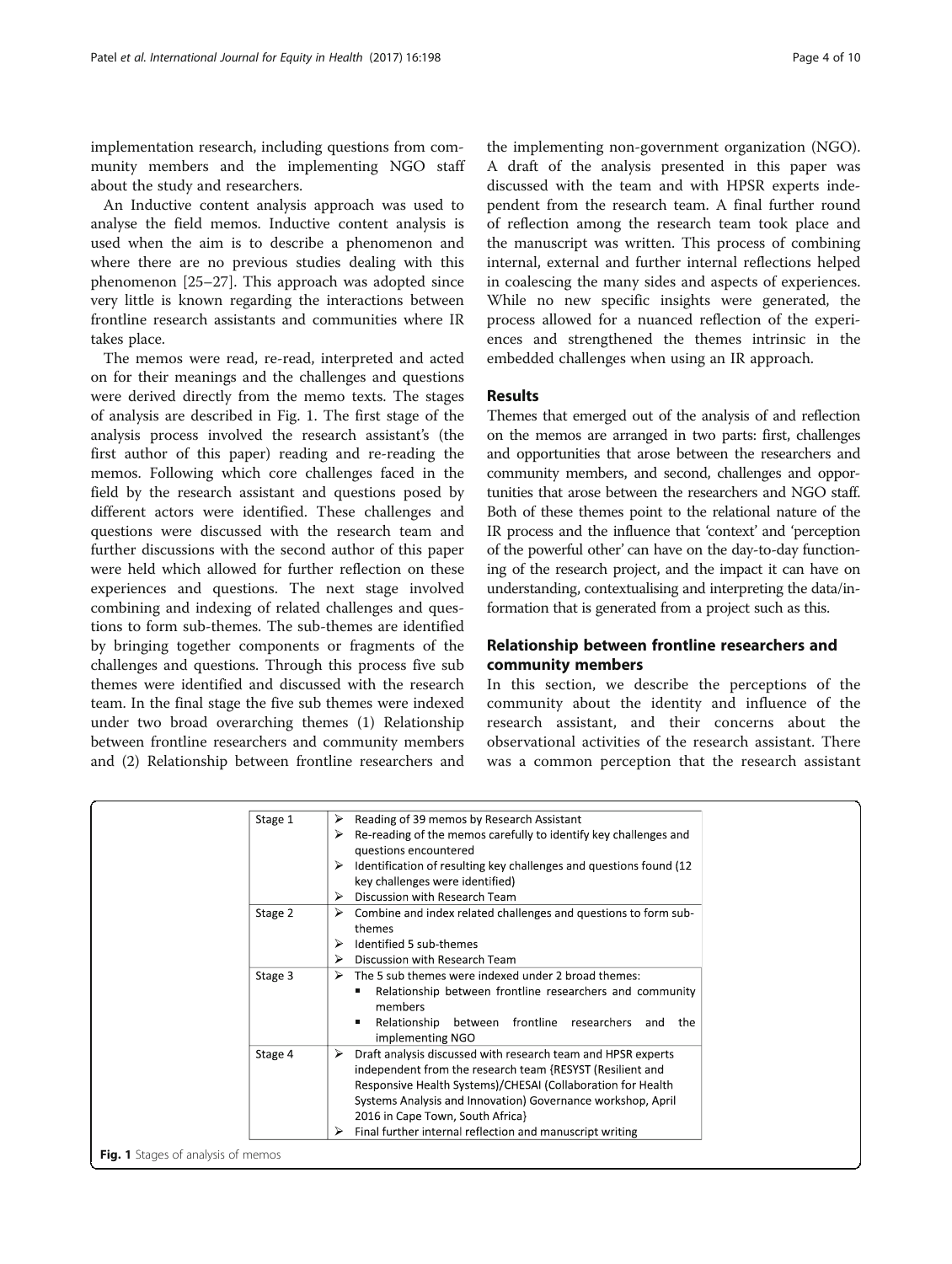was a senior staff member of the implementing NGO who supervised the implementation work done by NGO facilitators. In addition, some also saw the research assistant as an influential outsider who could bring beneficial changes in their villages.

## Researcher as NGO staff member

While in our protocol the intervention and research components were conceptualised separately and were independent of each other, in the real world it was very difficult for the community to understand this difference. This difficulty in separating the two components was mirrored in the community's perception that both the implementation and research teams were the same.

When visiting the villages, and at the beginning of each IDI and FGD, the research assistant and the other researchers (when present) introduced themselves as affiliated with a Delhi-based organisation and not the implementing NGO. The respondent information sheet, which was read out before each interview and focus group, also attempted to explain the research team's affiliation. The research assistant sought to explain that the implementation and research teams were separate and that the two groups had distinct purposes: the research was to learn how the new VHSNC guidelines affected VHSNC functionality, and to understand enablers and barriers to VHSNC functionality and health system responsiveness. But this confusion remained right through till the end of the research period, despite constant engagement and communication explaining the difference.

Many community members saw the researchers and the NGO staff as part of a single group of professionals visiting the villages and working on VHSNCs. The perception of similarities between the frontline researchers and NGO staff may have been grounded in their common higher educational status and continued use of written materials, their common interest in VHSNCs, and the fact that on many occasions, the frontline research assistant travelled to the villages with the NGO staff. At first, the researchers visited the villages with the NGO staff in order to be introduced to the community.

"Research Assistant: Where is <name of a VHSNC member's> house? I want to meet him [for interview] today."

VHSNC member: Achha… [Okay], go straight and from that hand pump take left…… and then opposite to that… [Provided the direction to reach the VHSNC member's house]

Non-VHSNC community member: Why are you asking? Who is he [addressing VHSNC member]? Research Assistant: I am…

"VHSNC member: Arey… He is a sir. Working on swasth samiti [VHSNC in this context], he is from DDL

[name of the NGO]" (Memo 23, Date: 28-03-2015) Although the NGO staff were local to the region and the researchers were not, neither the NGO staff nor the researchers actually lived in the intervention villages. Moreover, higher-level NGO staff from other parts of the state also occasionally visited the villages to oversee the implementation of the intervention.

Community members particularly wondered if the frontline research assistant was a higher-level NGO staff member who had come to supervise the NGO facilitators. Community members identified our observation of activities as checking and supervising whether or not the VHSNC training, community mobilization and VHSNC support activities were being conducted correctly. We also asked the community members about the intervention as part of our research, this was perceived by members of the villages as an effort to check whether or not the NGO staff adequately performed their role. An issue that complicated our effort to collect data was that some members of the community were reluctant to speak openly about implementation issues because of their perception that we were staff of the NGO.

Are you their [NGO implementers'] supervisor? Because you come with them [for meetings] and write many things in your notebook and you also ask us about their work. If they make any mistake, are you going to lodge a complaint against them or fire them from their jobs? (Memo 18, Date: 19-03-2015)

Whenever the research assistant became aware of respondents who thought he might be supervising the NGO staff, he tried to explain that he was not supervising the staff, and the data collection has nothing to do with reporting about their performance to senior NGO staff. In this way we tried to allay the concerns expressed by some of the community members.

#### The influential outsider

As researchers, we considered the VHSNC intervention as a means of generating collective benefit to the community. The research assistant attempted to explain, verbally and through the participant information sheet, that participating in the IDIs and FGDs was voluntary and would not bring participants any direct benefit. However, the continuous expectation that the frontline researchers, and especially the research assistant, would help remained. Some community members appealed to us to bring about beneficial changes in the public services and facilities in their villages because they perceived us as outsiders with the power to influence systems. They also expressed hope that we would solve the problems that they shared with us in the IDIs or FGDs.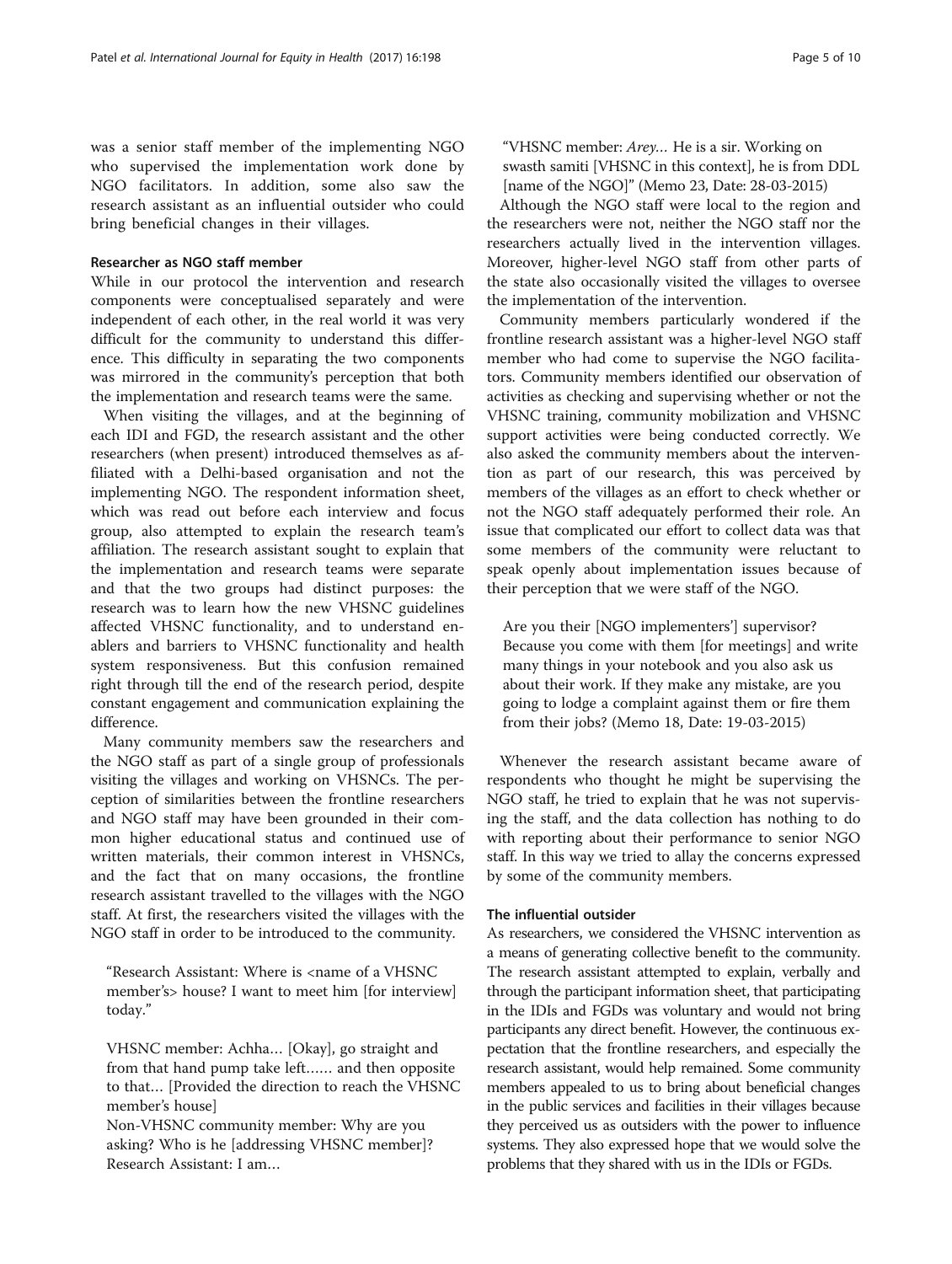Are you going to provide some extra services in our village? (Memo 24, Date: 29-04-2015)

Are you going to solve problems of the village? If not, what is the value of discussion about all problems of our village? (Memo 13, Date: 20-05-2015)

The VHSNC intervention was attempting to strengthen VHSNC functioning so that local issues such as drinking water, timeliness in public health services, immunisation, presence of doctor and nurses in PHCs, and medicine availability in public health facilities could be addressed. These are issues that cannot be solved in a short time and need persistent engagement with stakeholders. The benefits were not immediately apparent to the community. They were looking forward to immediate gains expecting, for example, the immediate release of untied funds. (The untied fund was an amount of 10,000 INR for each VHSNC provided by the National Rural Health Mission, government of India. The VHSNC members have the autonomy to spend the fund for the common benefits of villagers. The untied fund was a high priority interest of almost all VHSNC members, because they felt that several local issues could be solved at the village level using that fund.) Another benefit that they were looking for was the appointment of doctors and nurses. They expected that the researchers as powerful outsiders could make this happen.

The research assistant consistently tried to engage with the community on the limits of his and his team's influence on such matters and recorded the following in his notebook:

I told them "The NGO is working to strengthen the VHSNC in 50 villages here, including yours, and we are only looking at how the VHSNCs are getting strengthened (if they are). We discuss in detail about VHSNCs with people, NGO facilitators and health system workers as well. So it is important for us to learn from you people rather than documenting our opinions" (memo 13, 21 Feb 2015).

I explained "We will not make changes in the village level public facilities and services. We are here to understand the VHSNC from your perspective since you [community] are living in the village and looking closely at the VHSNC. If you want any help to change in the public services then you can speak with the NGO staff [implementer] and they would be able to assist you" (memo 21, 17 April 2015).

This difference in the reality of limited power of the research team and the heightened expectation from the community was a constant source of discomfort for the team. A lot of time has to be dedicated to keeping this dialogue open and constantly convincing people about

the researchers' limitations and role. The research assistant, due to his interactions on a daily basis, bore the brunt of unresolved expectations from the community. There were a few people who understood what the research team tried to convey and did not hinder the data collection process, but some tension remained throughout the data collection process.

#### Non-participatory observation is socially unacceptable

An important component of the research study was the observation of VHSNC activities (VHSNC meetings, trainings, and community mobilisation) as nonparticipant observers. We were seeking to identify the successes of the intervention, and the challenges it faced, in order to inform the policy at scale. We were not supposed to provide any inputs, and did not see ourselves as competent in the areas of community mobilization and training, unlike the NGO, which had this expertise. We sought to minimize our influence on the implementation of the intervention.

At the ground level, members of the community felt uncomfortable with having the research assistant present during these interactive social events, but not actively participating in them. There was also discomfort with having someone observing the group and its activities and writing things down.

During training, you keep on watching us and writing something. What do you write about us, and why do you do that? (Memo 36, Date: 23-05-2015)

This discomfort and confusion about why the research assistant was just watching and writing (rather than speaking and helping alongside the NGO staff) led some community members to speculate that research assistant was there to supervise the NGO activities, as discussed above. In addition, some people suggested that the research assistant should participate in the implementation, because as educated outsiders we had the capacity to provide useful inputs.

In this training, you seem like very educated person but why are you not teaching or speaking anything to us? (Memo 16, Date: 22-02-2015)

Observing without participating sometimes led to people believing that we lacked concern for the community, and were withholding knowledge that may be useful for them in dealing with their problems.

When these issues came up, the research assistant tried to manage this by explaining the distinction between the researcher and trainer roles. He also tried to make people understand the purpose behind keeping notes from the observed events. The following excerpts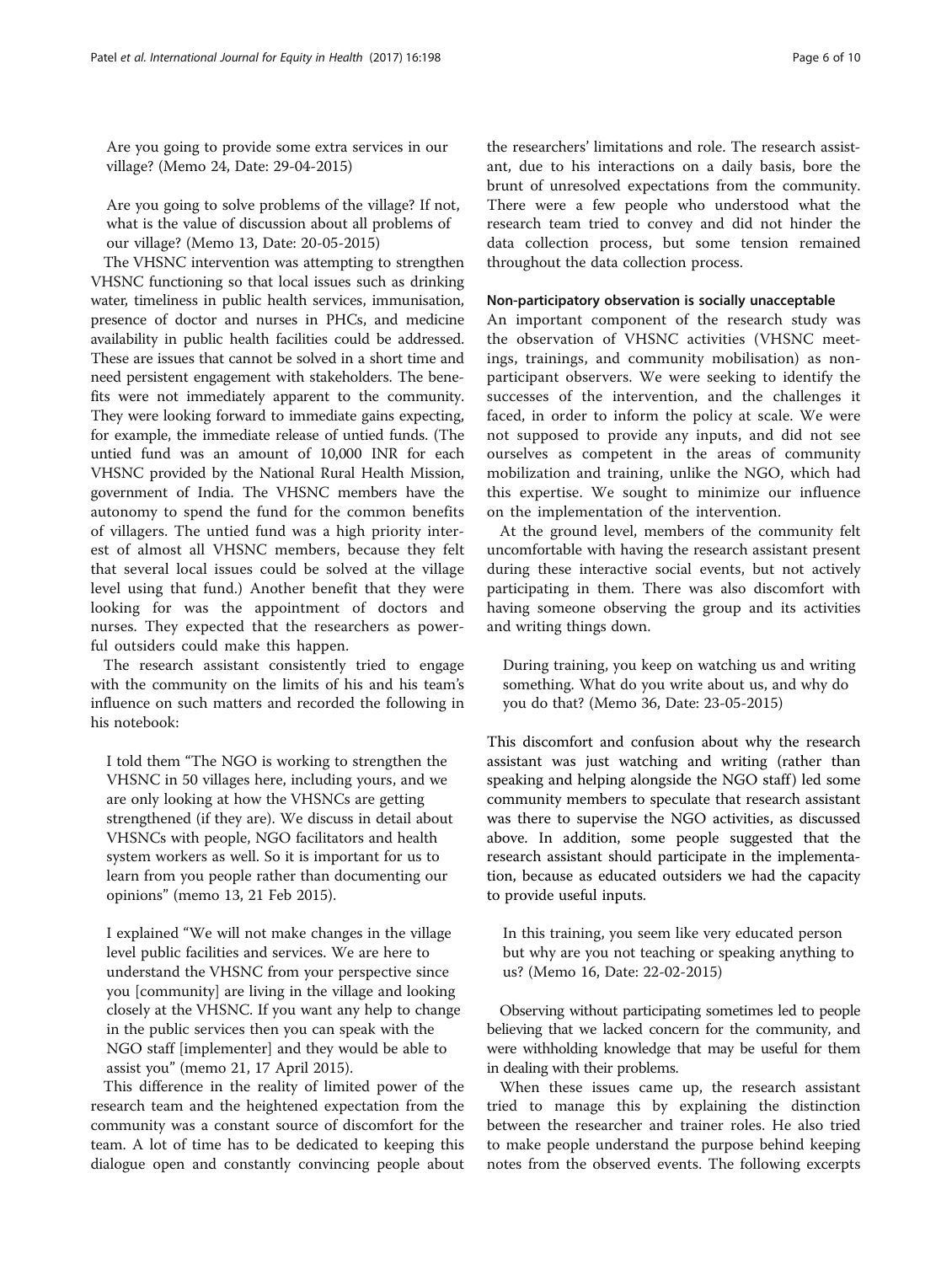from his field memos illustrate how he explained the purpose of non-participant observation:

I told him [a VHSNC member]: "We observe to understand the VHSNC support process. We do this because you will work in the VHSNC according to how you are trained. Your understanding about the committee will directly or indirectly affect the VHSNC's functionality. So, it is important to understand what was taught to you and how that knowledge helps you in your village. So that the same thing [implementation strategies] would be applied across the country, [and] decision makers at the country level would be aware [of those process and factors]". (Memo 36, Date: 23-05-2015)

The staff from the NGO is responsible for delivering the training to you, and in case you have queries related to VHSNC or you want to learn more, you can ask them directly. (Memo 16, Date: 22-02-2015)

While these explanations seemed satisfactory to some people, others remained unsure about the purpose of non-participant observation by the research assistant. The ones who were satisfied did not ask any further questions and allowed the observation to take place and the others too let him be possibly because they were used to seeing him on a regular basis. These interactions highlight the vulnerable position of frontline researchers (in this case the research assistant). Throughout the data collection process there remained a level of uncertainty in our minds whether or not members of the community actually understood the research assistant's role. Management of these queries and expectations therefore necessitated responses from the team mainly on the go and could not be managed beforehand.

## Relationship between frontline researchers and the implementing NGO

In this section, we describe how the staff of the NGO reacted to the research assistant's presence in the field. These included the perceptions about him and the expectations they had from him in his capacity as someone from a big organization in Delhi.

#### An additional hand to help in the intervention

The NGO staff quickly developed a comfortable relationship with the research team and specifically the research assistant, and became accustomed to having him at all their VHSNC activities. They often sought his help as another pair of hands, or as someone who could provide advice and inputs. The research assistant was not

an implementation expert and had been discouraged from providing advice or feedback to the NGO, so as not to influence their activities or cause them to see him as a judgemental outside viewer.

Activities such as VHSNC monthly meetings and community mobilisation were significant components of the intervention. The NGO was responsible for organising and supporting these components, including providing support for VHSNC action for addressing local problems. But, many a time the implementers faced difficulties in the implementation of the intervention and viewed the researchers as people who could suggest and guide them in this process. Over the period of implementation of the intervention these types of situations emerged numerous times, and posed a difficult challenge for us. This was partly due to our close working circumstances, and the personal, professional and organisational relationship with NGO staff. The research assistant mainly faced this challenge because he was living in the same small town as some of the NGO staff, and it was close to the implementation sites. The following two excerpts from the research assistant's memos describe situations where the NGO staff turned to him as an expert, despite his having no relevant training or mandate to provide inputs:

"In this village, ASHA [female community health activist] is there [selected] but not working because her training has not been conducted yet. So, in the ASHA's place, can the trained Dai (traditional birth attendant) do the work and get the incentive from the ASHA program? If yes, what is the procedure to do that?" (Memo 9, Date: 11-12-2014)

Since you are accompanying us in community mobilisation, give your feedback and tell us what improvement is required. (Memo 7, Date: 14-11-2014) The research assistant managed not to intervene in the implementation while maintaining positive relations by emphasising that he was at an early stage of his career with no experience in relation to organising community mobilisation and conducting village level meetings.

"I am a young researcher who has never organized community mobilization, hence I'm not at a good stage to comment on the event, however I really enjoyed documenting it". "The implementation and administration of health programs are different in different states, so I have no clue how to solve this issues in this state". (Memo 7, Date: 14-11-2014)

The NGO staff accepted the responses supportively and went ahead in the meetings and other events.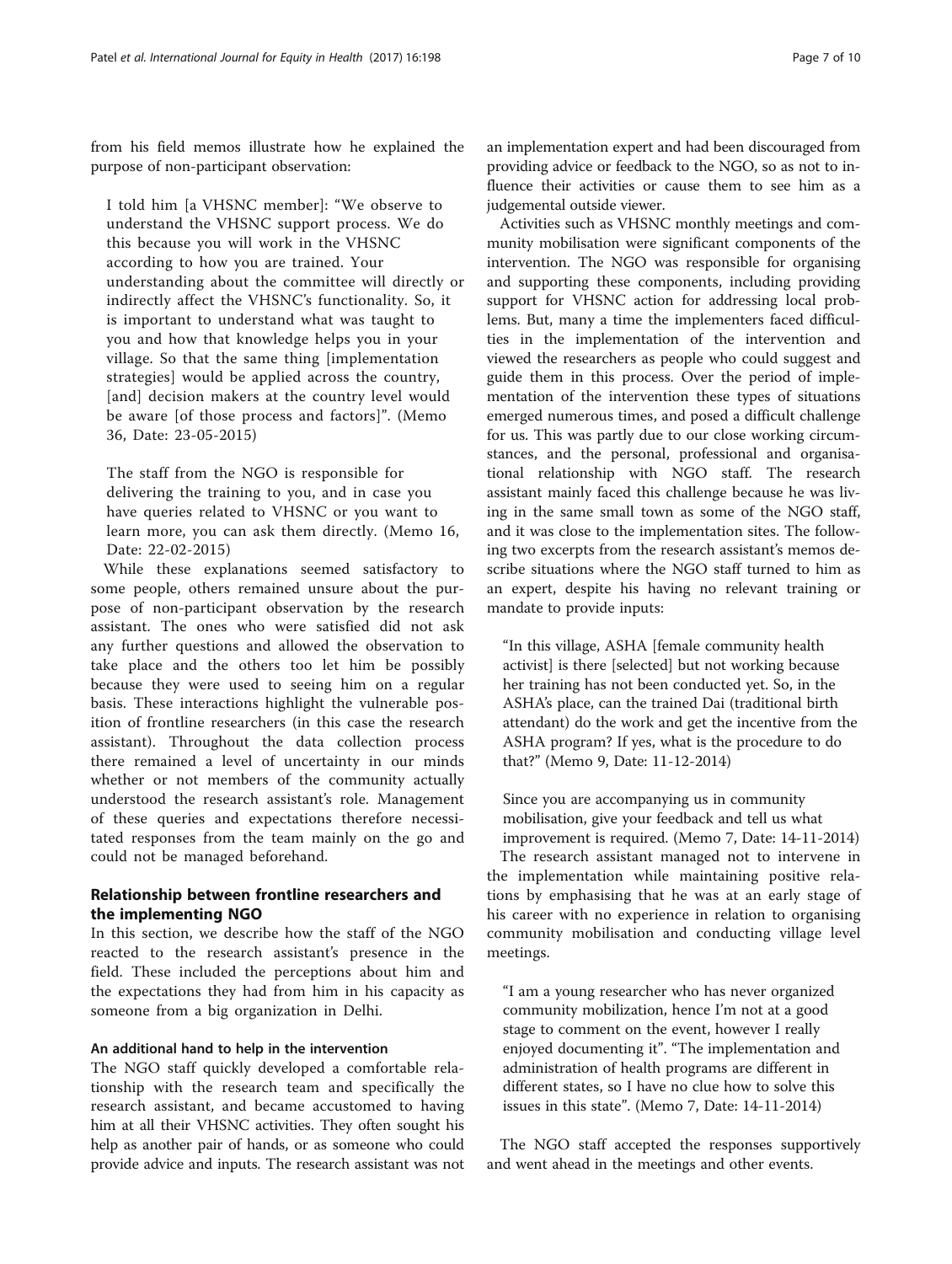## Research assistant as an NGO supervisor

Similar to community members' perception that the research assistant was observing the NGO staff, the NGO staff also brought up this concern. The in-depth research study required constant observation of the activities being conducted under the intervention component and the research assistant was expected to document the process of implementation as a part of research. Funding for the intervention was also provided by the research organisation and a national agency. At the ground level this translated into a perception among the NGO staff that he had a supervisory role over them. The NGO staff also felt that since he represented a funding agency, his observations could impact the intervention implementation process as well as the reputation of their NGO. These concerns were enduring and manifested in the form of the NGO staff's asking him to write about their activities and efforts in a good light. For example, when efforts to organise trainings or meetings failed and not enough people came to them, there were tentative discussions among them to request the research assistant to change details in his documentation. However, they finally did not follow through with these requests. The following quote exemplifies these types of conversations as noted in the research assistant's memo:

We implementers have planned for training today but failed to bring people. What to do? Out of 33 only 6 are here as of now. We will have to answer to higher people for this incident. Here, he [the research assistant] is also present from funding agency and he has written 6 numbers of participant in his note. Now what will we do? Go, touch his [research assistant's] feet and request him to make the number at least 20. (Memo 29, Date: 19-06-2015)

To manage and alleviate their concerns the research assistant sought to explain the situation as follows:

"Although I am associated with the organisation who provides some fund to you, I am not here to monitor your work. I am only here to do the research work which requires documentation of every process that you follow while working on VHSNCs. So, feel free, since my documentation will not affect your reputation." (Memo 29, Date: 19-06-2015)

Repeated explanations about the purpose of observation and documentation were necessary to disabuse the NGO staff of the perception that they were being supervised and judged. This points to the difficulty in practice of separating research and intervention when they are part of the same study, and also the difficulty faced by researchers in explaining complex research designs.

## **Discussion**

Through this reflexive account of frontline researchers' experiences in the field during an 18-month long IR study seeking to strengthen VHSNCs in rural area of North India, we have described the challenges that arise when doing this type of research and the management strategies that we adopted to overcome them. Complex research designs are difficult to conceptualise, plan and execute. In addition, execution of these research designs in the real world comes with challenges linked to clarity of roles, power associated with different identities and positions that the researchers are perceived to represent, and maintaining the integrity of the research process due to these realities. In addition, our account also highlights the crucial role that frontline researchers, especially research assistants responsible for data collection, practicing ethics, maintaining relationships and transparent research practices, addressing people questions and expectations, play in configuring the research process through their daily encounters and experiences in the real world and the data that are generated and its interpretations [[13\]](#page-9-0).

As explained earlier, the IR study had two components - an intervention and an in-depth research study - which sought to understand contextual factors, pathways and mechanisms facilitating and hindering the intervention. It explored actor perspectives on VHSNC composition, processes and functions; community embeddedness of the committees; and the activities taken up by VHSNCs in real world settings. The study was designed in a particular way so that the research did not feed back into the intervention as the research component of the IR study was intended to understand the implementation process and context influencing the intervention in real world settings. While, in design, the components had to be autonomous to maintain the integrity of the research, executing this separation in the real world was much more complicated. Throughout the research process, we were constantly faced with having to explain the autonomous nature of the research and intervention components to the people in the community as well as the staff of the NGO. Study respondents, members of the communities, and the staff of the NGO (responsible for the implementation of the intervention) all found it difficult to differentiate between the study's twin components, and to understand the nuances of the need for this separation.

In our research journey we had to deal with community members' perceptions of us as powerful outsiders who could bring about beneficial changes in the community. In addition, the staff of the NGO who were responsible for the implementation of the intervention also saw us as powerful people who could impact the implementation process as well their reputation among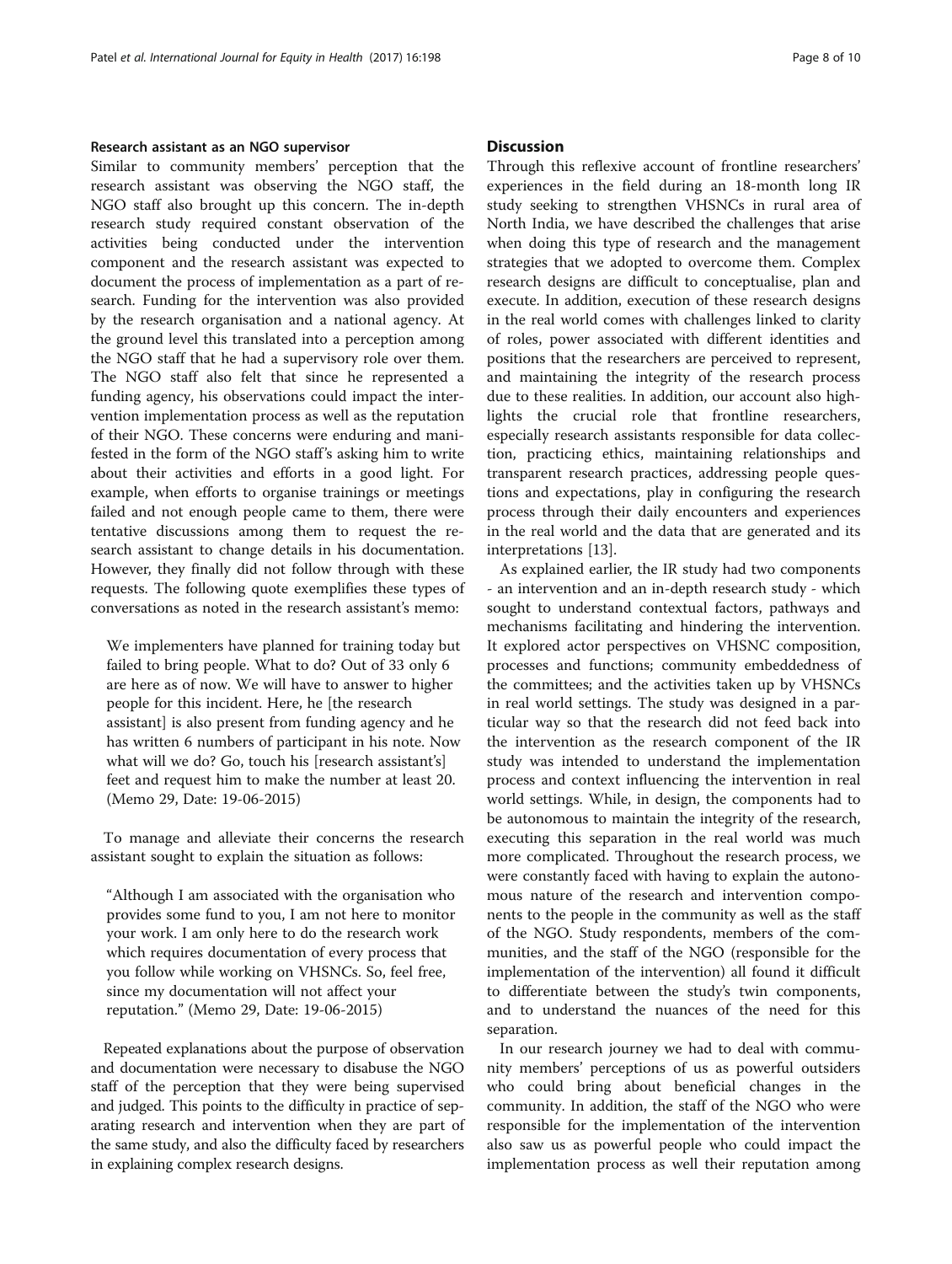<span id="page-8-0"></span>community members. Managing these expectations required honesty about our limited power to influence the implementation process and the systems functioning. While we were successful sometimes in convincing people about our limited roles and power, at other times we were left in an ambiguous space of not knowing what people were feeling and how this would impact our data collection. Therefore, interactions between different sets of actors in IR teams need to be considered in the context of local conditions and means available to these actors to articulate their opinions. While, managing 'what to do' and 'what can be done' will be mediated by specific circumstances, internal reflections and deliberations within the research team need to be a constant activity to make sense of and act on constraints and possibilities.

## Conclusion

IR is fundamentally a social process involving interactions between people, implementation, and contexts. Therefore, frontline researchers through their encounters and experiences shape the research process and its outcomes. Research assistants responsible for data collection, practising ethics, maintaining relationships and transparent research practices, addressing people's questions and expectations play a very crucial and central role in this process. Dealing with the challenges associated with social processes requires resilience and imagination in frontline researchers so that the integrity of the research process and data generated through this process is maintained. This can be done through the adoption of reflexive principles to guide research practices. Being reflexive allowed us to understand and deal with the challenges by reflecting on the elements of confusion and tension that are part of the researcher's role and identity. We were able to draw upon a range of strategies to overcome these challenges by acknowledging that some field level dilemmas may not be easily resolved. We believe that to do rigorous IR there is a need for research teams to be flexible and reflexive in their approach in order to deal with challenges that are bound to come with the complex research designs that are normally associated with this field. We demonstrate that frontline researcher resilience is very crucial when conducting health policy and systems research.

#### Abbreviations

ANM: Auxiliary Nurse Midwife; ASHA: Accredited Social Health Activist; FGD: Focus Group Discussion; HPSR: Health Policy and Systems Research; IDI: In-Depth Interviews; IR: Implementation Research; NGO: Non-Government Organisation; PHC: Primary Health Centre; VHSNC: Village Health Sanitation and Nutrition Committee

#### Acknowledgements

Sincere thanks to Sassy Molyneux, Vera Scott and Nonhlanhla Nxumalo for their comments on an early draft of this paper, and to Lucy Gilson for guidance and inputs on the advanced draft of this paper. The preparation of the paper benefitted from discussion at an April 2016 writing workshop

organised by the Consortium for Health Systems Innovation and Analysis (CHESAI) to generate deeper Southern-led perspectives on health systems and governance issues, CHESAI is funded by a grant from the International Development Research Centre, Canada.'

#### Funding

The authors thank the University of Cape Town Consortium for Health Systems Innovation and Analysis (CHESAI), Health Policy and Systems Division for covering Open Access Publication fees.

#### Availability of data and materials

Please contact the corresponding author for data requests.

#### Authors' contributions

GP, SG drafted the manuscript with inputs from KES & SM. SG, GP attended to revisions from reviewers. All authors helped to conceptualize ideas, interpret findings, review drafts, and approved the final version.

#### Ethics approval and consent to participate

Not Applicable

#### Consent for publication

Not Applicable

#### Competing interests

The authors declare that they have no competing interests.

#### Publisher's Note

Springer Nature remains neutral with regard to jurisdictional claims in published maps and institutional affiliations.

#### Author details

<sup>1</sup>The University of Newcastle, Callaghan, NSW 2308, Australia. <sup>2</sup>Public Health Foundation of India, Gurugram, Haryana 122002, India. <sup>3</sup>Johns Hopkins School of Public Health, Baltimore 21205, USA. <sup>4</sup>McGill University, Montreal H3A 0G4, Canada. <sup>5</sup>University of the Western Cape, Private Bag X17, Bellville 7535, South Africa.

#### Received: 8 May 2017 Accepted: 6 November 2017 Published online: 15 November 2017

#### References

- 1. Peters DH, Tran NT, Adam T. Implementation research in health: a practical guide; 2013. [http://who.int/alliance-hpsr/alliancehpsr\\_irpguide.pdf.](http://who.int/alliance-hpsr/alliancehpsr_irpguide.pdf)
- 2. Macklin R. Ethical challenges in implementation research. Public Health Ethics. 2014;7:86–93. doi:[10.1093/phe/phu003.](http://dx.doi.org/10.1093/phe/phu003)
- 3. Proctor E, Silmere H, Raghavan R, Hovmand P, Aarons G, Bunger A, et al. Outcomes for implementation research: conceptual distinctions, measurement challenges, and research agenda. Adm Policy Ment Health Ment Health Serv Res. 2010;38:65–76.
- 4. Hill M, Hupe P. The multi-layer problem in implementation research. Public Manag Rev. 2003;5:471–90. doi:[10.1080/1471903032000178545.](http://dx.doi.org/10.1080/1471903032000178545)
- 5. Hupe P. What happens on the ground: persistent issues in implementation research. Public Policy Adm. 2014;29:164–82.
- 6. Yin RK. The case study crisis: some answers. Adm Sci Q. 1981; doi[:10.2307/2392599.](http://dx.doi.org/10.2307/2392599)
- 7. Mruck K, Breuer F. Subjectivity and reflexivity in qualitative research-the FQS issues. Forum: Qualitative Social Research. 2003;4 [http://www.qualitative](http://www.qualitative-research.net/index.php/fqs/article/view/696/1504)[research.net/index.php/fqs/article/view/696/1504](http://www.qualitative-research.net/index.php/fqs/article/view/696/1504). Accessed 12 Mar 2016
- 8. Nadin S, Cassell C. The use of a research diary as a tool for reflexive practice: some reflections from management research. Qual Res Account Manag. 2006;3:208–17.
- 9. Hardy C, Phillips N, Clegg S. Reflexivity in organization and management theory: a study of the production of the research `subject. Hum Relations. 2001;54:531–60. doi:[10.1177/0018726701545001.](http://dx.doi.org/10.1177/0018726701545001)
- 10. Underwood M, Satterthwait LD, Bartlett HP. Reflexivity and minimization of the impact of age-cohort differences between researcher and research participants. Qual Health Res. 2010;20:1585–95. doi[:10.1177/1049732310371102.](http://dx.doi.org/10.1177/1049732310371102)
- 11. Molyneus C, Goudge J, Russell S, Chuma J, Gumede T, Gilson L. CONDUCTING HEALTH-RELATED SOCIAL SCIENCE RESEARCH IN LOW